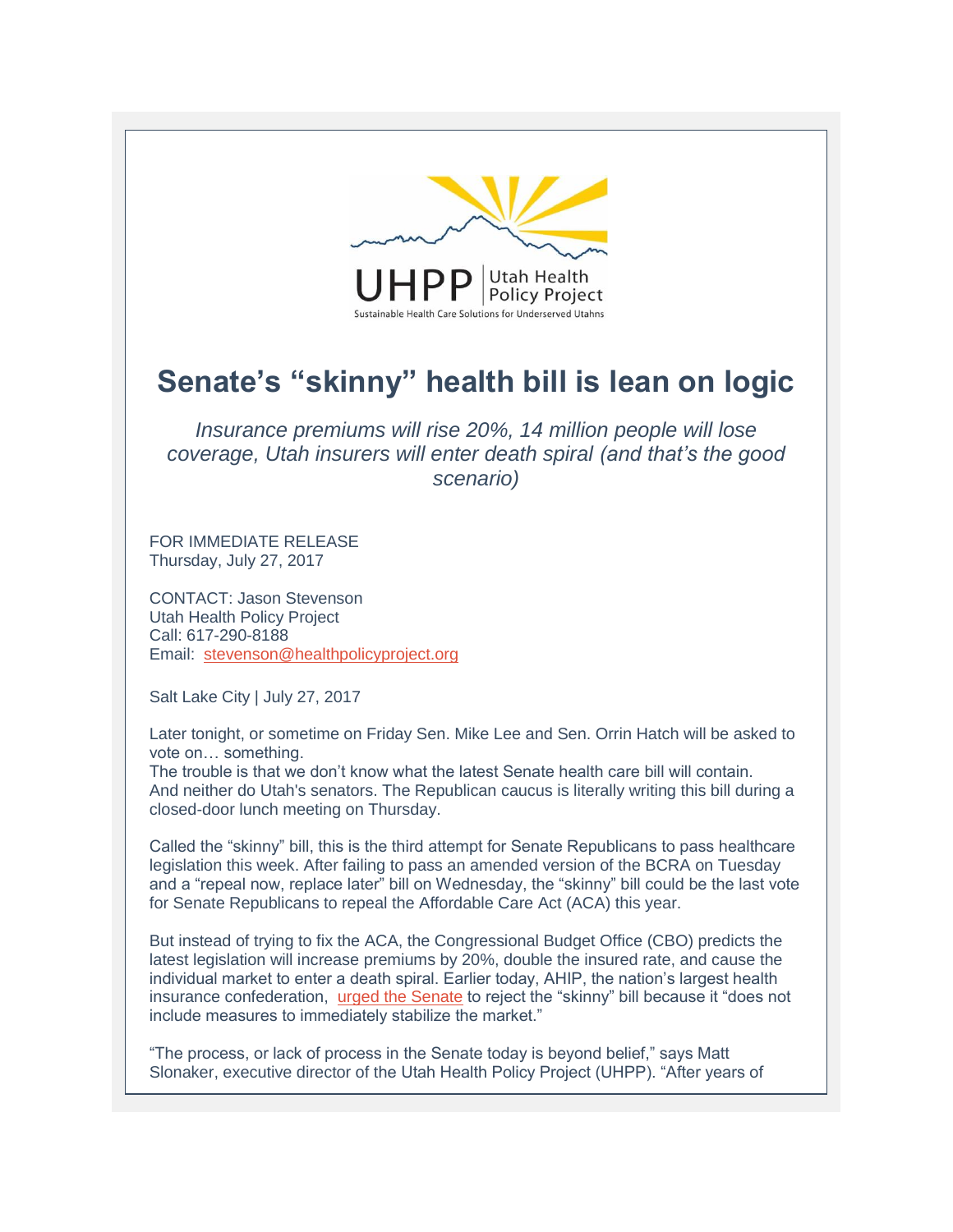complaining about the process to pass of the ACA in 2009-10, and then blaming it for higher deductibles and premiums, the Senate is about to vote on a bill that will make both of those things much worse and it doesn't even repeal the ACA. We urge Sen. Hatch and Sen. Lee to stop and start over with a legitimate legislative process."

"Randomly pulling levers and pushing buttons just to draft a bill that gets 50 votes in the Senate is not only bad process, it's extremely dangerous for the 275,000 Utahns who depend on the stability of individual market for their insurance coverage," says Jason Stevenson, UHPP's education and communications director. "The Senate could crash the entire private insurance market just to score a political win for the president."

About 275,000 Utahns receive health insurance through the individual market [As of March 15, [176,000 Utahns are covered by marketplace plans](http://www.healthpolicyproject.org/wp-content/uploads/17-07-Utah-Update.pdf) through healthcare.gov]. Another 1.6 million Utahns are covered by employer-based insurance. Passing the "skinny" bill could threaten both coverage types. That's because the bill would remove both the employer and the individual mandates without replacing them or removing the ACA's protections for pre-existing conditions.

Repealing the individual mandate—the ACA provision that requires all people eligible for health insurance to purchase coverage—will unbalance the risk pools as only sick people, or those who become sick or injured, will purchase insurance. Recent examples from New [York](http://articles.latimes.com/2010/feb/21/nation/la-na-health-insurance21-2010feb21) and [Washington](https://www.forbes.com/sites/theapothecary/2012/03/30/want-to-see-a-health-insurance-death-spiral-visit-washington-state/#7f0bf09e5d09) indicate this will cause a death spiral in the individual market as insurers raise premiums and eventually exit the marketplace—leaving fewer options for everyone. By 2018 the [CBO predicts](https://www.cbo.gov/publication/52977) 6 million more people will lose individual market coverage, and 3 million more people will lose Medicaid coverage if the individual mandate is repealed

Likewise, repealing the employer mandate will encourage some mid-sized Utah companies to drop health insurance for their employees. Nationally, about 6 million people will lose employer-based coverage by 2018 if the skinny bill becomes law.

In total, the [CBO predicts](https://www.cbo.gov/publication/52977) an additional 14 million Americans will be uninsured in 2018 if Congress passes this bill.

Because this is Congress, another scenario exists where the "skinny" bill isn't really meant to become law. Instead, the bill is legislative vehicle to win 50 Republican votes to pass the Senate so that the Senate/House conference committee can write a completely different health bill behind closed doors in August.

Two scenarios are possible if the "skinny" bill passes the Senate this week:

**Scenario 1:** The House votes to pass the same "skinny" bill approved by the Senate. According to the latest Congressional Budget Office (CBO), this bill will cause immediate and dramatic coverage loses. The CBO predicts the bill will increase the number of uninsured Americans by 14 million by 2018. Even if this bill is not enacted immediately, it could cause Utah insurers to decide to exit the insurance marketplace by mid-August.

**Scenario 2:** The "skinny" bill becomes a vehicle for the Senate/House conference committee to negotiate a much deeper repeal of the ACA (similar to the House-passed AHCA) that includes drastic cuts to Medicaid, reductions in premium subsidies, and